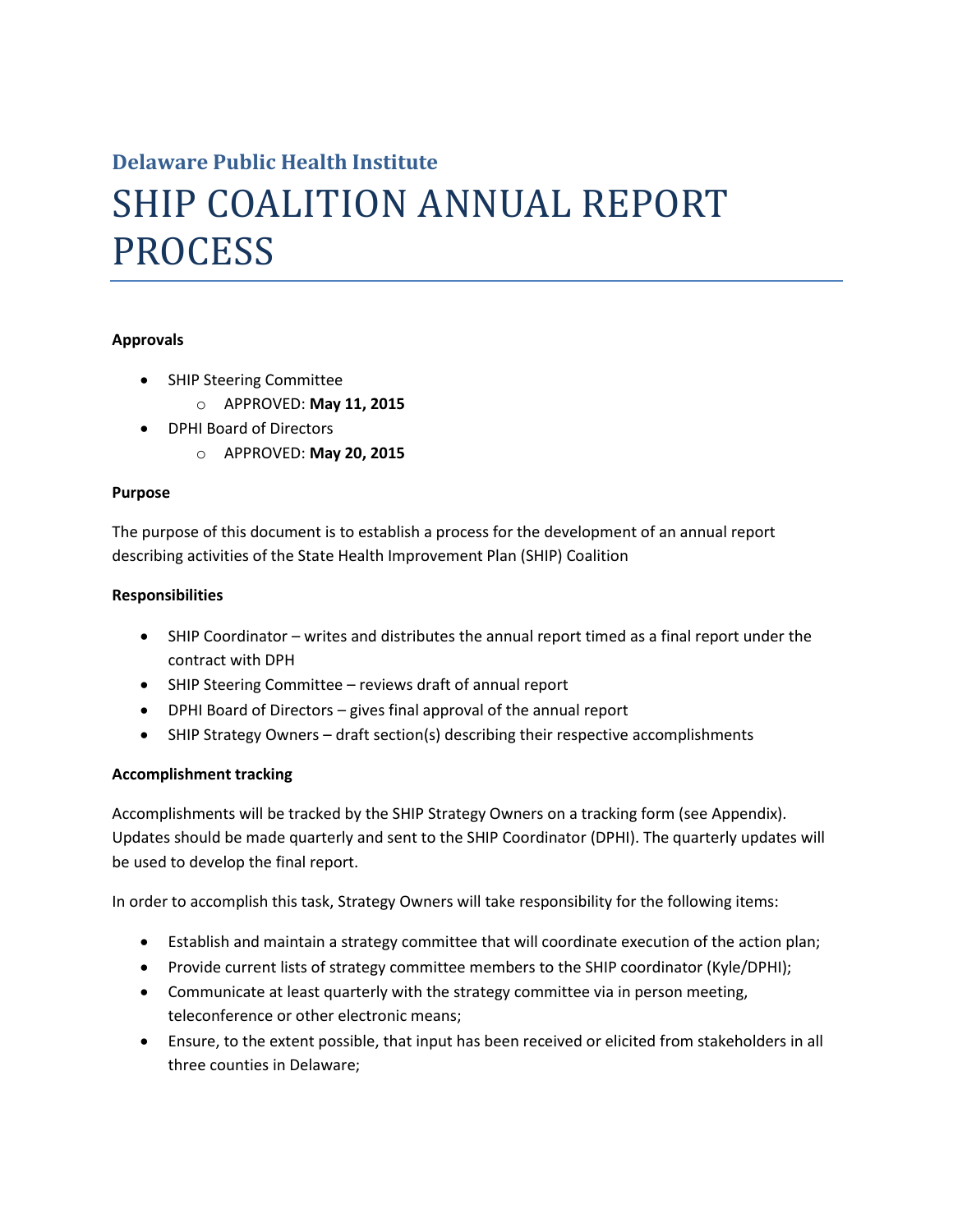- Assure the continued engagement of "responsible" partners/parties within their roles in the action plan;
- Report quarterly on progress made by updating the action plan template. Updates must include accomplishments, but can also include revisions to the objectives and actions where necessary/appropriate as experience dictates. Updates should be sent to the SHIP coordinator);
- Participate in ad-hoc strategy owner conference calls to coordinate efforts where possible;
- Attend & participate in the semi-annual SHIP Coalition meetings.

## **Report Outline**

- I. Message from the DPHI Chair and Co-Chair
- II. About DPHI
- III. About SHIP
	- a. History
	- b. Mission
- IV. Infrastructure Accomplishments
	- a. Steering Committee
	- b. Governing Rules/Bylaws
	- c. Website & Resources
- V. Health Assessment
	- a. Process
	- b. Products
- VI. Improvement plan
	- a. Process
	- b. Product
- VII. Action Cycle
	- a. Goal 1
		- i. Strategy 1
			- 1. Accomplishments
	- b. Goal 2
		- i. Strategy 1
			- 1. Accomplishment
- VIII. Appendixes
	- a. Steering Committee Members
	- b. Strategy Leads
- Strategy groups
- c. Strategy Work Plans
- d. Governing Rules/Bylaws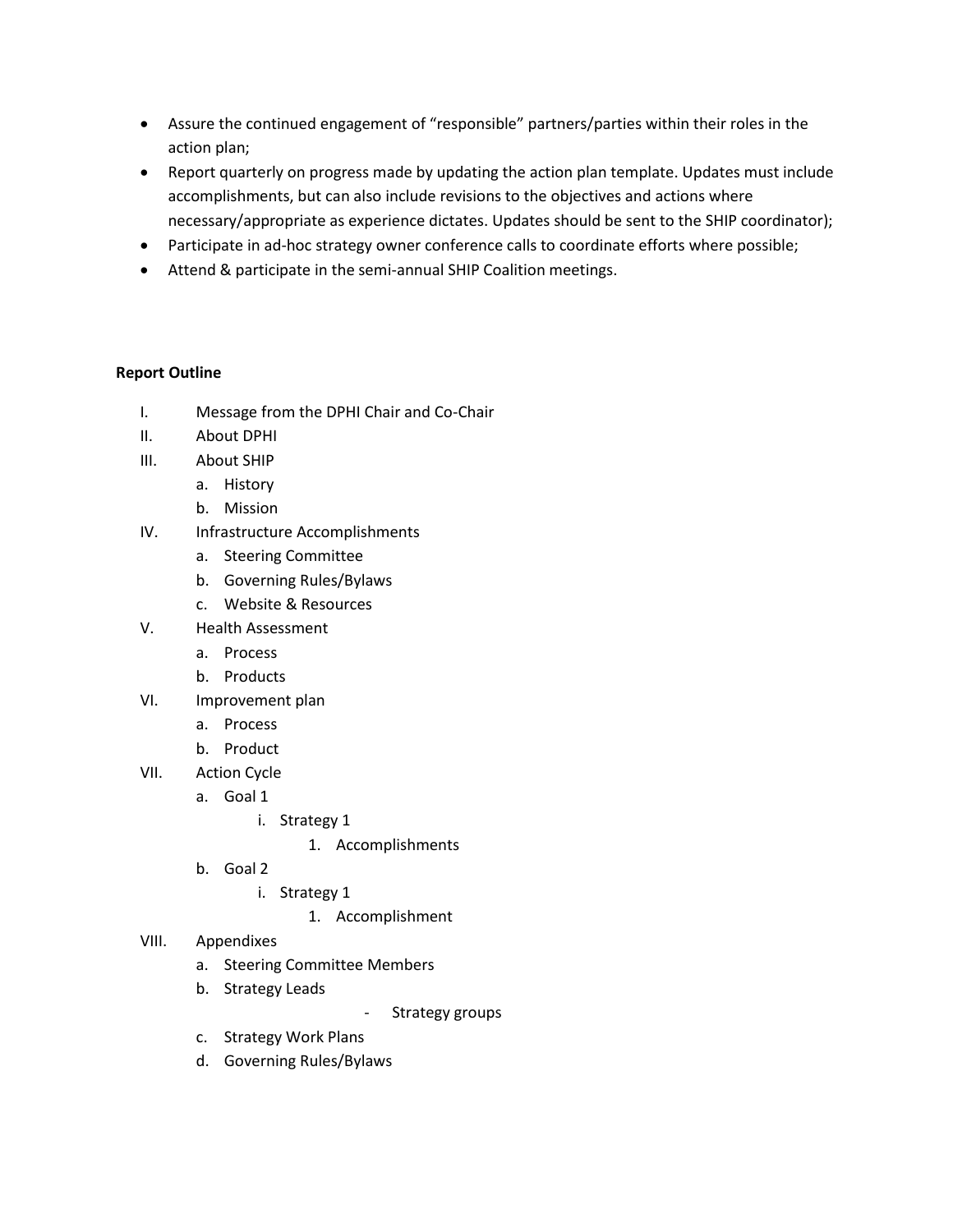## **Report Timeline**

| Task                                                                    |  | <b>Finish Date</b>                                       |          |
|-------------------------------------------------------------------------|--|----------------------------------------------------------|----------|
| Collect accomplishments, updates,<br>and activity reports from strategy |  | <b>SHIP Coordinator (DPHI)</b><br><b>Strategy owners</b> | 10/16/15 |
| owners.                                                                 |  |                                                          |          |
| Draft annual report, incorporating<br>input from strategy owners, and   |  | <b>SHIP Coordinator (DPHI)</b>                           | 11/13/15 |
| adhering to the outline provided in<br>this document.                   |  |                                                          |          |
| Submit report to SHIP Steering                                          |  | <b>SHIP Coordinator (DPHI)</b>                           | 11/30/15 |
| Committee for review and approval.                                      |  | <b>SHIP Steering Committee</b>                           |          |
| Submit report to DPHI Board of                                          |  | <b>SHIP Coordinator (DPHI)</b>                           | 12/11/15 |
| Directors for final review and                                          |  | <b>DPHI Board of Directors</b>                           |          |
| approval.                                                               |  |                                                          |          |
| Finalize & release report                                               |  | <b>SHIP Coordinator (DPHI)</b>                           | 12/18/15 |

# **Distribution**

- Media Release
- DPHI Website
- DPH Website
- Email to Coalition members